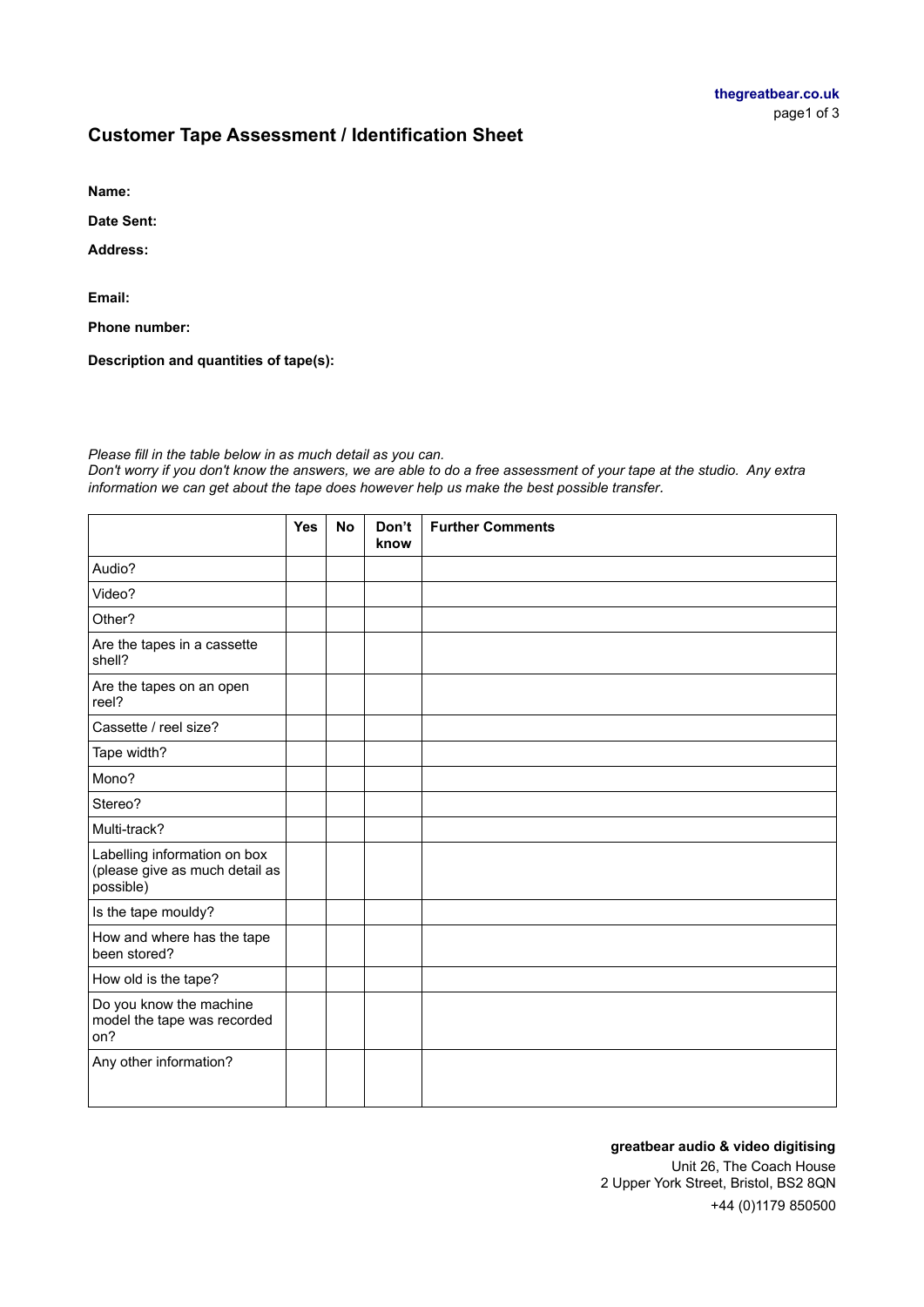# **Customer Tape Assessment / Identification Sheet**

### **Audio Digital File Delivery Format**

Greatbear provide our customers with both preservation and access files. If you are unsure what these terms mean, we are happy to advise you.

| <b>Preservation files (Audio)</b>                              | Please tick / indicate preference |
|----------------------------------------------------------------|-----------------------------------|
| 24-bit / 96kHz Broadcast WAV (recommended archival resolution) |                                   |
| 24-bit / 48kHz Broadcast WAV                                   |                                   |
| <b>FLAC</b>                                                    |                                   |
| Other                                                          |                                   |

| Access files (Audio) | Please tick / indicate preference |
|----------------------|-----------------------------------|
| IMP3                 |                                   |
| Other                |                                   |

## **Video Digital File Delivery Format**

We provide our customers with both preservation and access files. If you are unsure what these terms mean, we are happy to advise you.

| <b>Preservation files (Video)</b>                  | Please tick / indicate preference |
|----------------------------------------------------|-----------------------------------|
| 10-bit uncompressed (V210) codec in .mov container |                                   |
| <b>IFFV1</b> lossless codec in .mky container      |                                   |
| Other                                              |                                   |

| Access files (Video)                          | Please tick / indicate preference |
|-----------------------------------------------|-----------------------------------|
| MP4 (High bitrate, progressive H.264 encoded) |                                   |
| Other                                         |                                   |